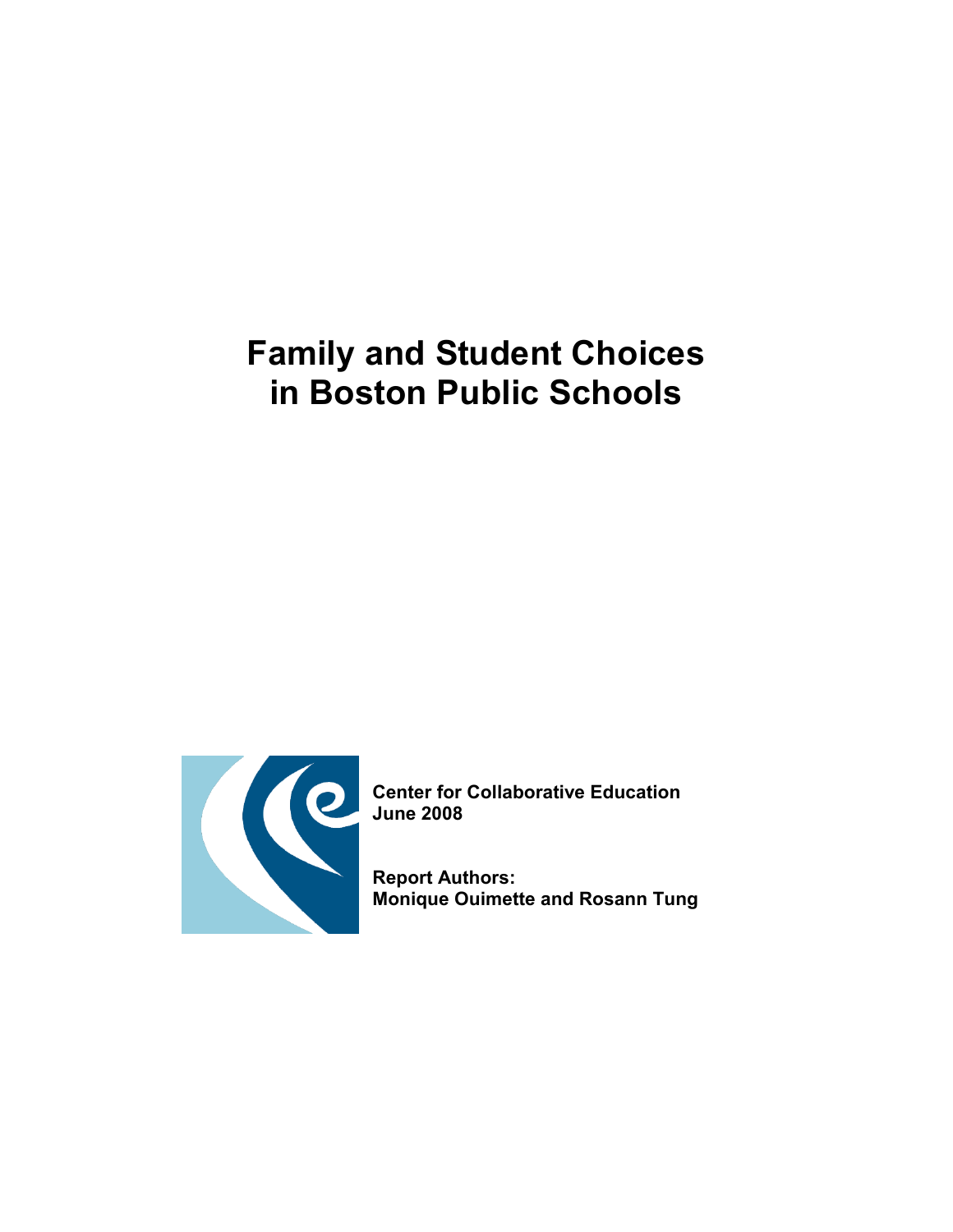# Family and Student Choices in Boston Public Schools

## Executive Summary

This report utilizes Boston Public Schools' student assignment process data combined with CCE's longitudinal student level database to answer questions about school choice by Boston families. Given the steady decline in BPS enrollment over the last decade, the introduction of more Pilot school and small school options, and recent data showing the successful engagement and performance of Boston Pilot school students, the research questions focus on whether or not families disproportionately choose one of the school types (BPS Pilot schools and other BPS schools) and what happens when families do not receive their first choices through the BPS choice system of student assignment. Key findings from this analysis include:

- ♦ Six of the ten most frequently chosen high schools for 2007-08 are BPS Pilot schools.
- ♦ In 2007-08, more than one quarter of families chose BPS Pilot schools as their first choice while approximately 11% of BPS students are in BPS Pilot schools. Demand for BPS Pilot schools exceeds the supply of available seats.
- ♦ First round BPS and BPS Pilot school choosers were similar demographically.
- ♦ At the major transition grades K2, 1, and 6, BPS Pilot school choosers who did not receive their first choice school were roughly two times more likely than BPS school choosers who did not receive their first choice school to leave the district.

## **Introduction**

The Boston Public Schools (BPS) have a controlled choice plan, allowing families to select and rank order the schools they would like their children to attend. For most elementary and middle schools (except the few citywide schools), family choices are bounded by geographic parameters (North, East, and West Zones). Since, school by school, the demand for and supply of seats is not equivalent, an algorithm takes into account family preferences, proximity to school, and sibling status to determine student assignment. Many schools are oversubscribed and some are undersubscribed. In an effort to help more families receive one of their choice schools, the algorithm was modified beginning with registration for the 2006-07 school year. Even with the algorithm change, families are not guaranteed a seat in their first choice school or in any of their chosen schools.

The Boston Pilot schools were created, in part, to offer increased choice within BPS. Since their inception in 1997, the number of BPS Pilot schools has grown from five schools to 20 schools. Students in BPS Pilot schools now represent 11 percent of the total BPS enrollment. While there has been some research on student selection of BPS Pilot high schools (Doyle and Feldman, 2006), data comparing choice and enrollment patterns in BPS Pilot and other BPS schools has thus far not been analyzed. This brief report provides a quantitative description of student choice in BPS in recent years.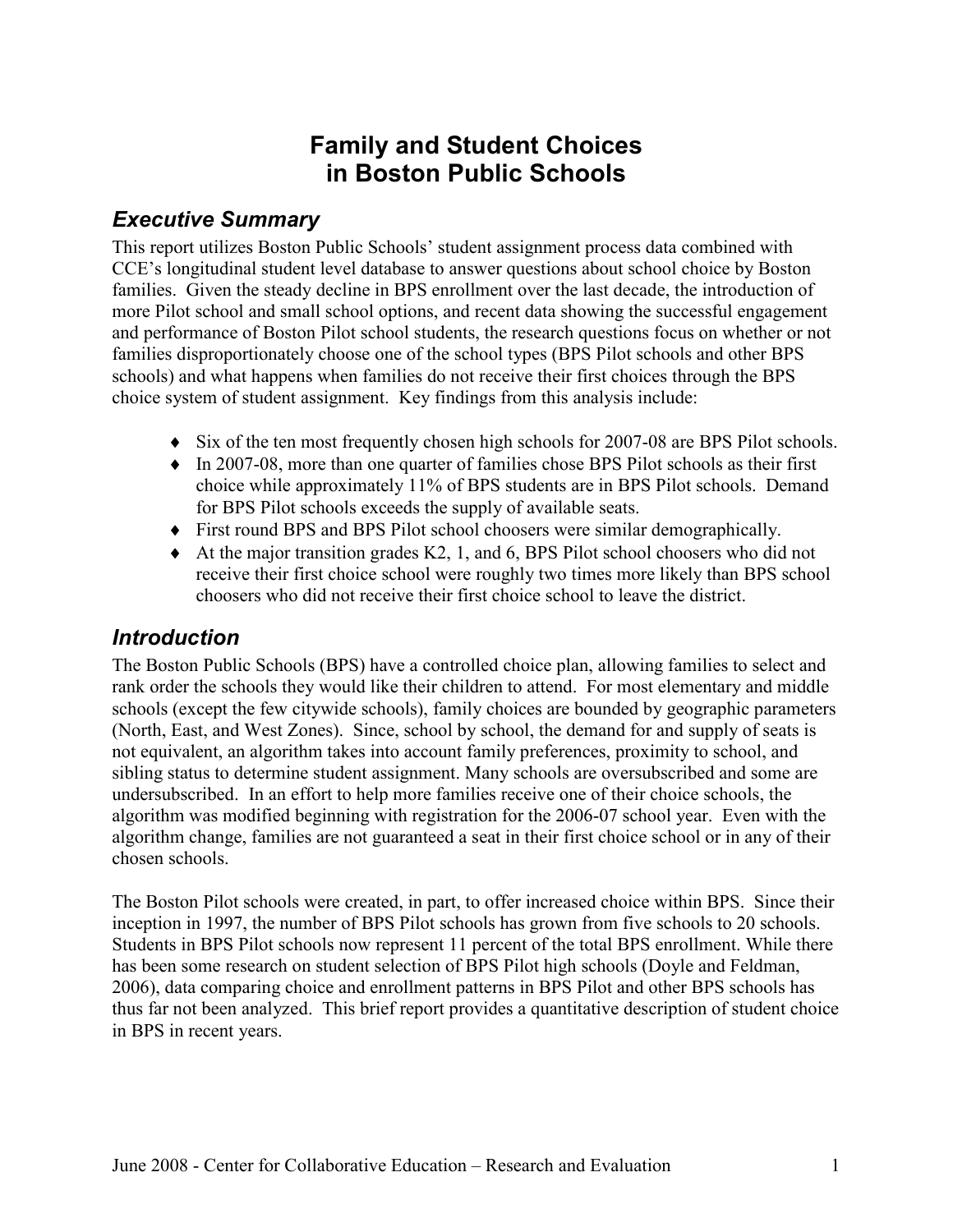In contrast to the growth of the Pilot Schools Network, overall enrollment in BPS has declined about 10% since 2000, with the loss of about  $6400$  students.<sup>1</sup> About 27% of Boston's school aged residents attend school outside of the district, in private, parochial, charter, and METCO schools.<sup>2</sup>

Understanding the school choices that families make for their children will assist school and district personnel to not only meet Boston families' needs but also to create the options that will attract students to district schools, particularly those who choose non-BPS schools.

The guiding questions for this report are:

- 1. How are families' first choices for schools distributed between school types (BPS and BPS Pilot) and among individual schools?
- 2. How does whether one receives one's first choice correlate with enrollment in the district?
- 3. Do students selecting BPS Pilot schools differ demographically from students selecting other BPS schools?

# Methods and Limitations

The BPS district provided CCE with student-level, first round, first choice data for Boston Public Schools students for four school years: 2004-05 through 2007-08. For the school years 2004-05 and 2005-06, CCE has corresponding Student Information Management System (SIMS) and Massachusetts Comprehensive Assessment System (MCAS) data for each student, allowing a deeper analysis of school choice and student characteristics. For the school years 2006-07 and 2007-08, CCE has the choice data but has not received the SIMS data. The SIMS data is necessary for identifying a student chooser's grade level, eventual enrollment status, and demographic information. Given space limitations and similarities in the data, we chose to present the data from two of the four school years. For analyses requiring corresponding SIMS data, we share the 2005-06 data. For items regarding the distribution of preferences only, we present the 2007-08 data.

The data from BPS includes first choice data from first round choosers. It does not include any choice data from later rounds of registration. Since the first round is reserved for grades K2, 1, 6, and 9, only data from those grades is included in this report.

The only BPS Pilot high schools included in the 2004-05 and 2005-06 choice data are TechBoston Academy and Another Course to College. Other Pilot high schools used a different process for enrolling students and were not listed as choices on the school selection forms. Therefore, the high school grade 9 choice data presented in this paper is limited to 2007-08, when all BPS Pilot high schools were listed on the school selection forms.

<sup>1&</sup>lt;br>
<sup>1</sup> Data can be found at <u>http://www.bostonindicators.org/IndicatorsProject/Education/Indicator.aspx?id=3432</u>.

<sup>&</sup>lt;sup>2</sup> Data can be found at http://www.bostonpublicschools.org/bps/bpsglance.asp.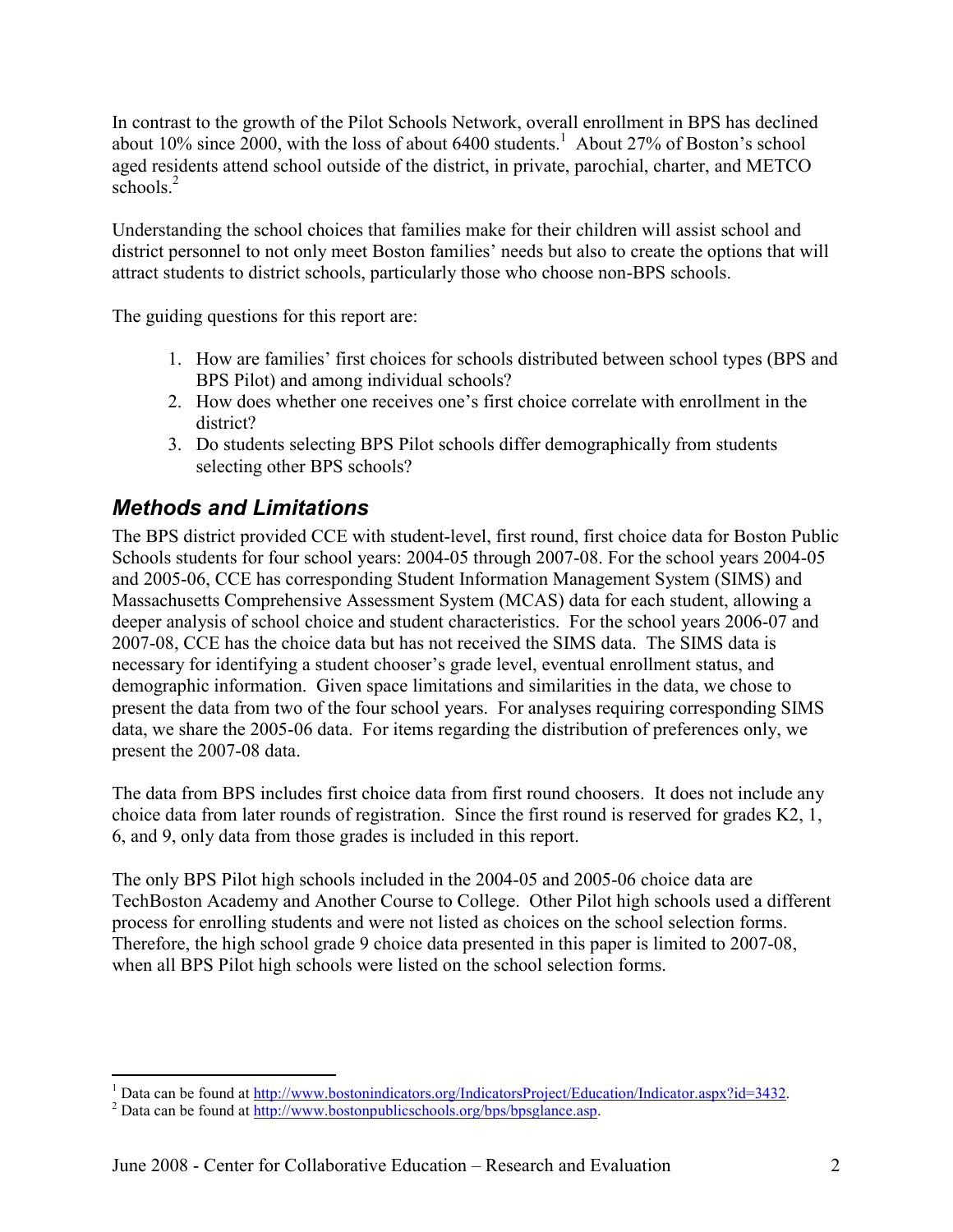Table 1: Years of Data Available for this Report

|                                | 2001-02 | 2002-03 | 2003-04 | 2004-05 | 2005-06 | 2006-07 | 2007-08 |
|--------------------------------|---------|---------|---------|---------|---------|---------|---------|
| <b>CCE database, with SIMS</b> |         |         |         |         |         |         |         |
| Choice data from BPS           |         |         |         |         |         |         |         |

Data for this report was cleaned, coded, and analyzed using SPSS and Microsoft Excel consistent with the methods described in earlier research reports (Tung, Ouimette, & Rugen, 2006; Tung & Ouimette, 2007). First choice data was incorporated into the multi-year, student-level database used in the aforementioned reports. In addition to a "first choice school" variable, two other variables were created specifically for this analysis: "first choice school type" and "received first choice." The "first choice school type" variable categorizes schools as either BPS Pilot schools or other BPS schools. The "received first choice school" variable indicates whether a student received his or her first choice school as determined by whether the student was enrolled in his/her first choice school as of the end of the school year. $3$ 

Some schools were excluded from the analysis. Given that exam schools have a separate admissions process, the choice data does not include exam school preferences; therefore, all exam school students were excluded from the analysis. In addition to exam school students, students attending special population schools were also excluded from the analysis.<sup>4</sup> Four schools which are not listed on the choice form were also excluded from the analysis: two Horace Mann Charter Schools, Health Careers Academy and Boston Day and Evening Academy; and two schools specifically for overage students, Greater Egleston Community High School and Boston Adult Technical Academy. Two additional schools were excluded from the high school analysis for 2007-08: Josiah Quincy Upper School, a grades 6-12 school, and Boston International High School, a school which only enrolls newcomer English Language Learners.

## Findings

 $\overline{a}$ 

### Question 1: How are families' first choices for schools distributed between school types (BPS and BPS Pilot) and among individual schools?

#### A. School Type Choices

In order to answer Question 1, we analyzed the school type choices for the most recent years available for each of the major transition grades. To provide context for the choice data, we also analyzed enrollment proportions by school type. BPS Pilot schools account for approximately 11% of the district enrollment.<sup>5</sup>

<sup>&</sup>lt;sup>3</sup> This includes students who were assigned to a district school but did not attend a district school in a given school

year.<br><sup>4</sup> Students attending the following BPS special population schools were excluded from the analysis: Carter Center, Community Academy, Expulsion Alternative Program, Horace Mann, McKinley Schools, Middle School Academy,

and Young Adult Center.<br><sup>5</sup> For the purposes of calculating 2007-08 total enrollment only, Gardner 2005-06 enrollment totals were added into the BPS Pilot totals.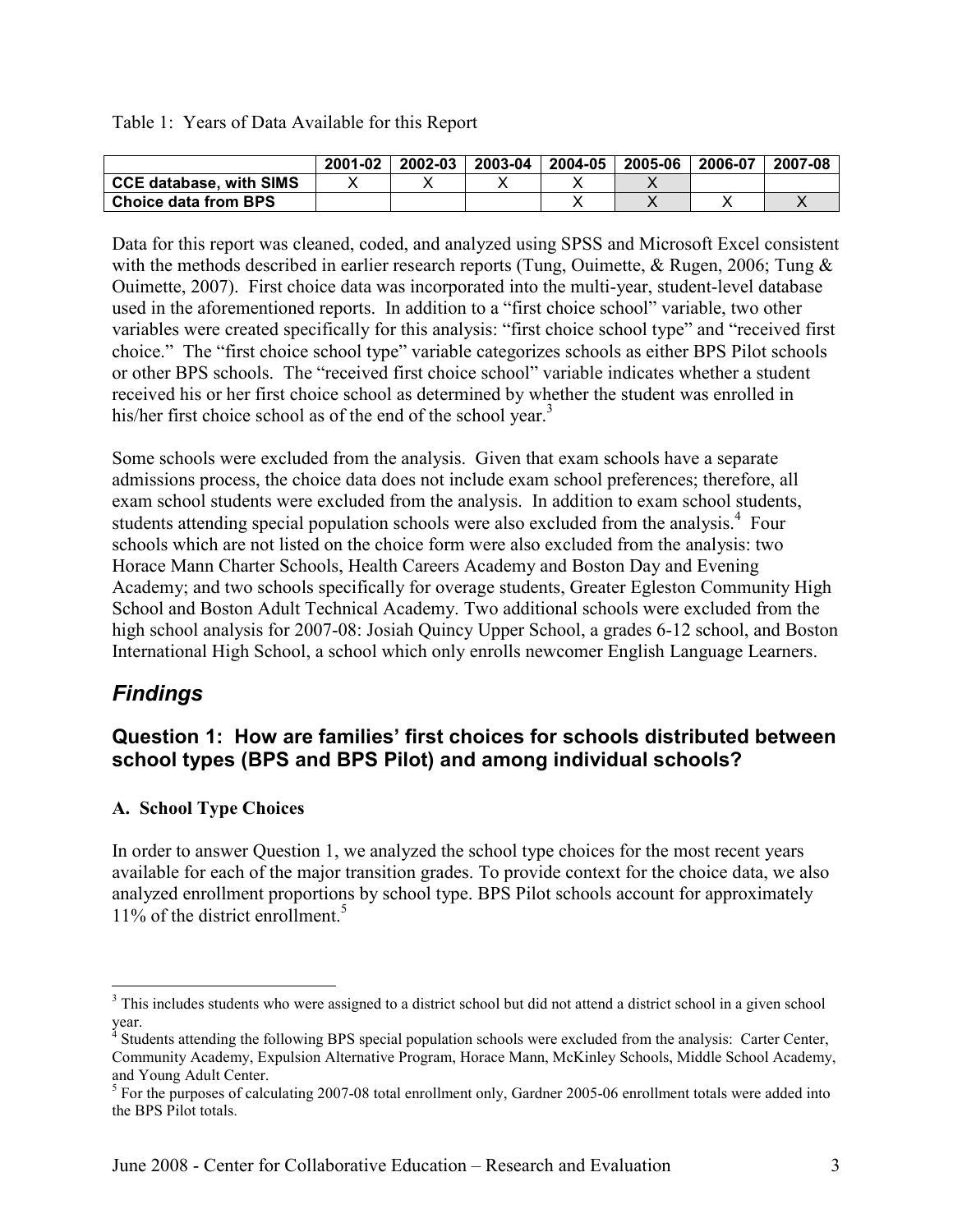Families' and students' first round, first choice preferences for the 2007-08 school year were analyzed by school type. Table 2 shows both the overall proportion of preferences by school type as well as the enrollment proportions of schools by grade span and school type. While 26% of all first choices were for BPS Pilot schools, only 11% of seats were in BPS Pilot schools. Therefore, families chose BPS Pilot schools for the current school year at a rate more than twice the district enrollment proportions for BPS Pilot schools.

Table 2: Proportion of All Choosers and Enrollment Proportion of Schools by School Type (in Percent), 2007-08

|                  | <b>Proportion of all First</b><br><b>Round Choosers</b> | <b>Enrollment Proportion</b> |
|------------------|---------------------------------------------------------|------------------------------|
| <b>BPS</b>       | 74                                                      | 89                           |
| <b>BPS Pilot</b> | 26                                                      |                              |

First round, first choices are limited to the transition years of elementary, middle, and high school (Grades K2 and 1, Grade 6, and Grade 9). As shown in Table 3, BPS Pilot enrollment ranged from 6% to 17% of the total non-exam school population in the transitional grades. The first choices for these grades were analyzed by school type, as shown in Table 4. Comparing BPS Pilot school enrollment proportions at each grade level (Table 3) with proportion of choosers at each transition grade (Table 4), we find families choosing BPS Pilot schools at a rate 1.5 to 3 times their district enrollment proportion depending on the grade.

Table 3: Enrollment Proportion of Schools by Transition Grade and School Type (in Percent), 2005-06

|                  | <b>Grades</b><br>K <sub>2</sub> and 1 | Grade | Grade |
|------------------|---------------------------------------|-------|-------|
| <b>BPS</b>       | 94                                    | 83    | 89    |
| <b>BPS Pilot</b> |                                       |       | 11    |

Table 4: Proportion of All Choosers by School Type for Transitional Grades (in Percent)

|                  | 2005-06<br>$K2$ and 1 | 2005-06<br>Grade 6 | 2007-08<br>Grade 9 |
|------------------|-----------------------|--------------------|--------------------|
| <b>BPS</b>       | 87                    | 73                 | 64                 |
| <b>BPS Pilot</b> | 13                    | 27                 | 36                 |

The analyses captured by Tables 2-4 show that at each grade level, the rate of demand for BPS Pilot schools among first round, first choices exceeds the enrollment proportion in BPS Pilot schools. At the high school level, 36% of all first choices were BPS Pilot schools, while these schools only serve 11% of all non-exam high school students in Boston.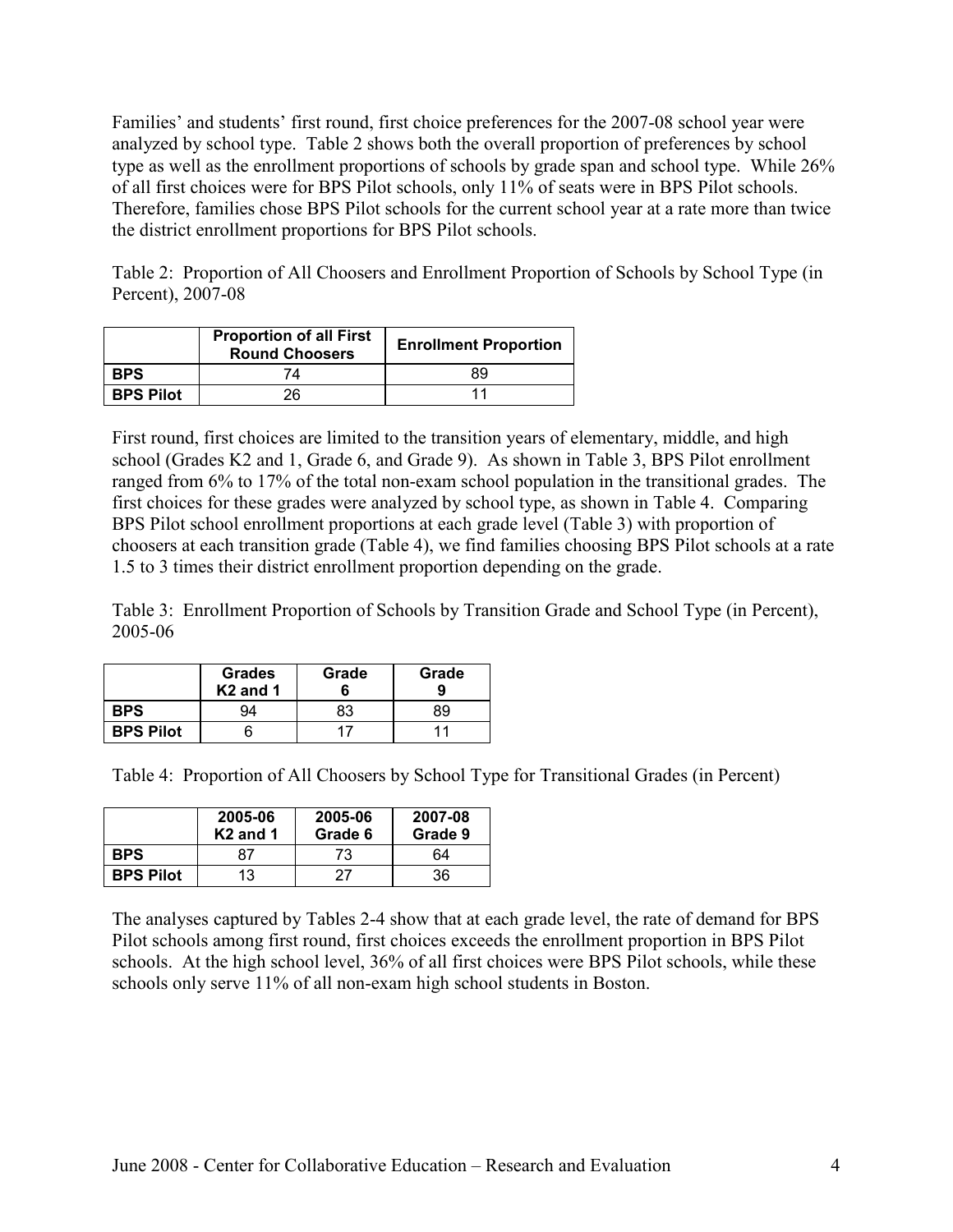#### B. Individual School Choices, High School, 2007-08

Table 5 shows the number of students selecting each Boston high school for 2007-08 and the rank order of preference for each high school. The range of first choices for each individual school was from 377 students selecting Muriel S. Snowden International School at Copley to 5 students selecting Academy of Public Service. The six BPS Pilot high schools in the analysis were among the top ten highest chosen high schools in the district (shaded rows).

| 2007-08 High School Choice                       | <b>Number of</b><br><b>Students</b><br>Selecting as 1st<br><b>Choice</b> |
|--------------------------------------------------|--------------------------------------------------------------------------|
| Muriel S. Snowden International School at Copley | 377                                                                      |
| Madison Park Technical Vocational High School    | 360                                                                      |
| Fenway High School                               | 273                                                                      |
| <b>Boston Arts Academy</b>                       | 199                                                                      |
| East Boston High School                          | 194                                                                      |
| <b>Brighton High School</b>                      | 169                                                                      |
| Another Course to College                        | 147                                                                      |
| New Mission High School                          | 130                                                                      |
| <b>TechBoston Academy</b>                        | 120                                                                      |
| Boston Community Leadership Academy              | 110                                                                      |
| Parkway Academy of Technology and Health         | 86                                                                       |
| Media Communications Technology High School      | 77                                                                       |
| The English High School                          | 72                                                                       |
| Brook Farm Business and Service Career Academy   | 63                                                                       |
| <b>Excel High School</b>                         | 56                                                                       |
| Urban Science Academy                            | 47                                                                       |
| Charlestown High School                          | 39                                                                       |
| Monument High School                             | 37                                                                       |
| The Engineering School                           | 32                                                                       |
| Social Justice Academy                           | 25                                                                       |
| Community Academy of Science and Health          | 24                                                                       |
| Odyssey High School                              | 23                                                                       |
| Jeremiah E. Burke High School                    | 19                                                                       |
| Edward G. Noonan Business Academy                | 16                                                                       |
| Academy of Public Service                        | 5                                                                        |

Table 5: High School Choices Ranked by Number of Choosers, 2007-08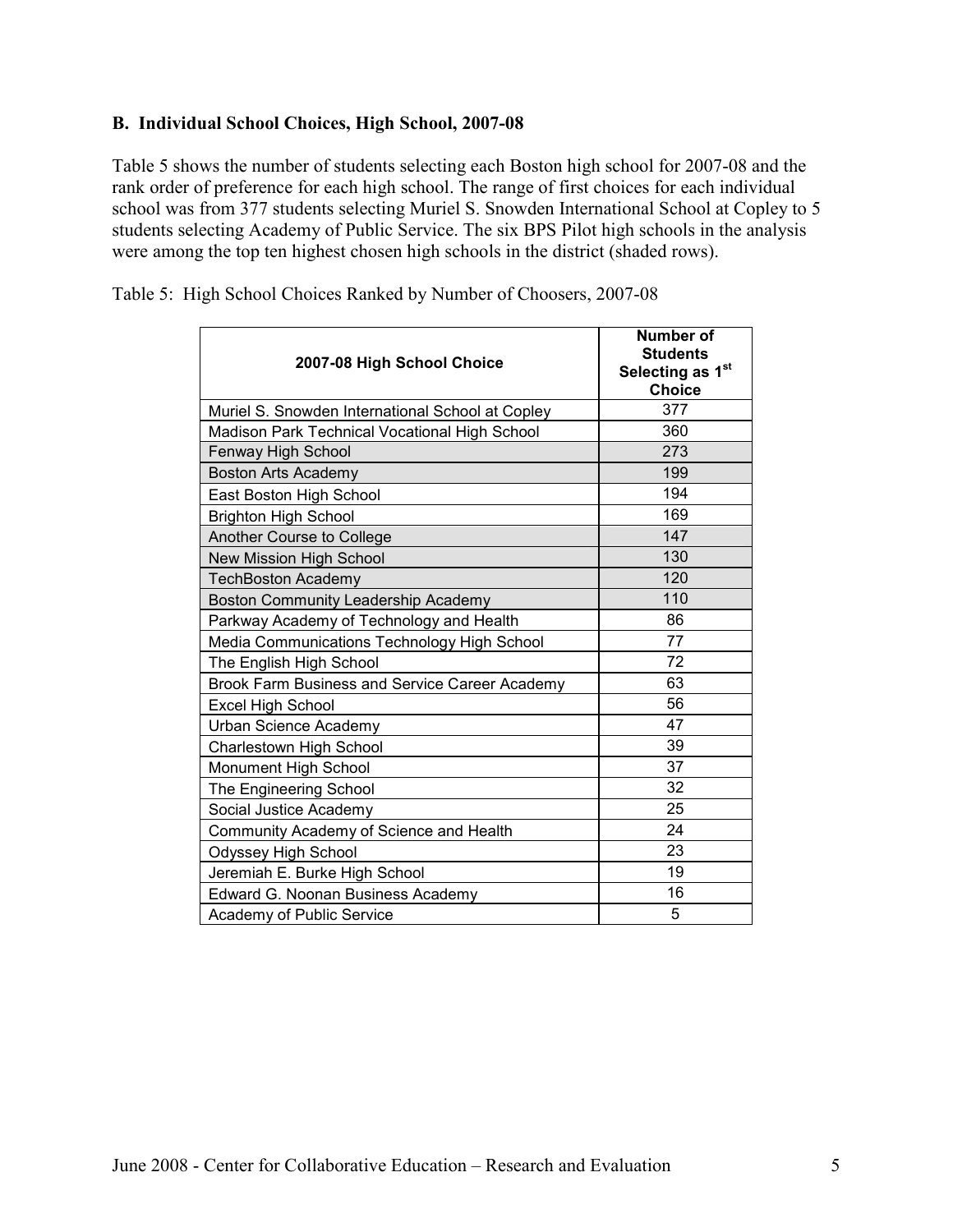Because high schools in Boston range in size, the next analysis corrected for school size by computing the ratio of school choosers to school size.<sup>6</sup> In Table 6, high schools are ranked in order of family and student preference after this school size correction. Six of the top seven most chosen schools were BPS Pilot high schools when school size was taken into account. Twelve of the top thirteen most chosen schools were small schools, with the exception being Madison Park Technical Vocational High School.

| 2007-08 High School Choice                       | <b>Rank of Preference</b><br><b>After Correcting for</b><br><b>School Size</b> |  |
|--------------------------------------------------|--------------------------------------------------------------------------------|--|
| Fenway High School                               | 1                                                                              |  |
| Muriel S. Snowden International School at Copley | $\overline{2}$                                                                 |  |
| Another Course to College                        | 3                                                                              |  |
| New Mission High School                          | $\overline{4}$                                                                 |  |
| <b>Boston Arts Academy</b>                       | 5                                                                              |  |
| <b>TechBoston Academy</b>                        | 6                                                                              |  |
| Boston Community Leadership Academy              | $\overline{7}$                                                                 |  |
| Parkway Academy of Technology and Health         | 8                                                                              |  |
| Madison Park Technical Vocational High School    | 9                                                                              |  |
| Media Communications Technology High School      | 10                                                                             |  |
| Brook Farm Business and Service Career Academy   | 11                                                                             |  |
| Urban Science Academy                            | 12                                                                             |  |
| <b>Excel High School</b>                         | 13                                                                             |  |
| East Boston High School                          | 14                                                                             |  |
| <b>Brighton High School</b>                      | 15                                                                             |  |
| Monument High School                             | 16                                                                             |  |
| The Engineering School                           | 17                                                                             |  |
| The English High School                          | 18                                                                             |  |
| Social Justice Academy                           | 19                                                                             |  |
| Odyssey High School                              | 20                                                                             |  |
| Community Academy of Science and Health          | 21                                                                             |  |
| Edward G. Noonan Business Academy                | 22                                                                             |  |
| Charlestown High School                          | 23                                                                             |  |
| Jeremiah E. Burke High School                    | 24                                                                             |  |
| Academy of Public Service                        | 25                                                                             |  |

Table 6: High School Choices Ranked by Number of Choosers After Correcting for School Size, 2007-08

The analogous individual school choice analysis for schools serving K-8 students was more complex because of the diversity of grades served, grades at which students enter the school, and lack of information about which grade students were choosing. The schools in the K-8 data set included Early Education Centers, Early Learning Centers, K-5, 6-8, and K-8 schools. In addition, most schools serving the elementary and middle grades are zone schools rather than

<sup>&</sup>lt;u>.</u> <sup>6</sup> School size data was downloaded from http://profiles.doe.mass.edu.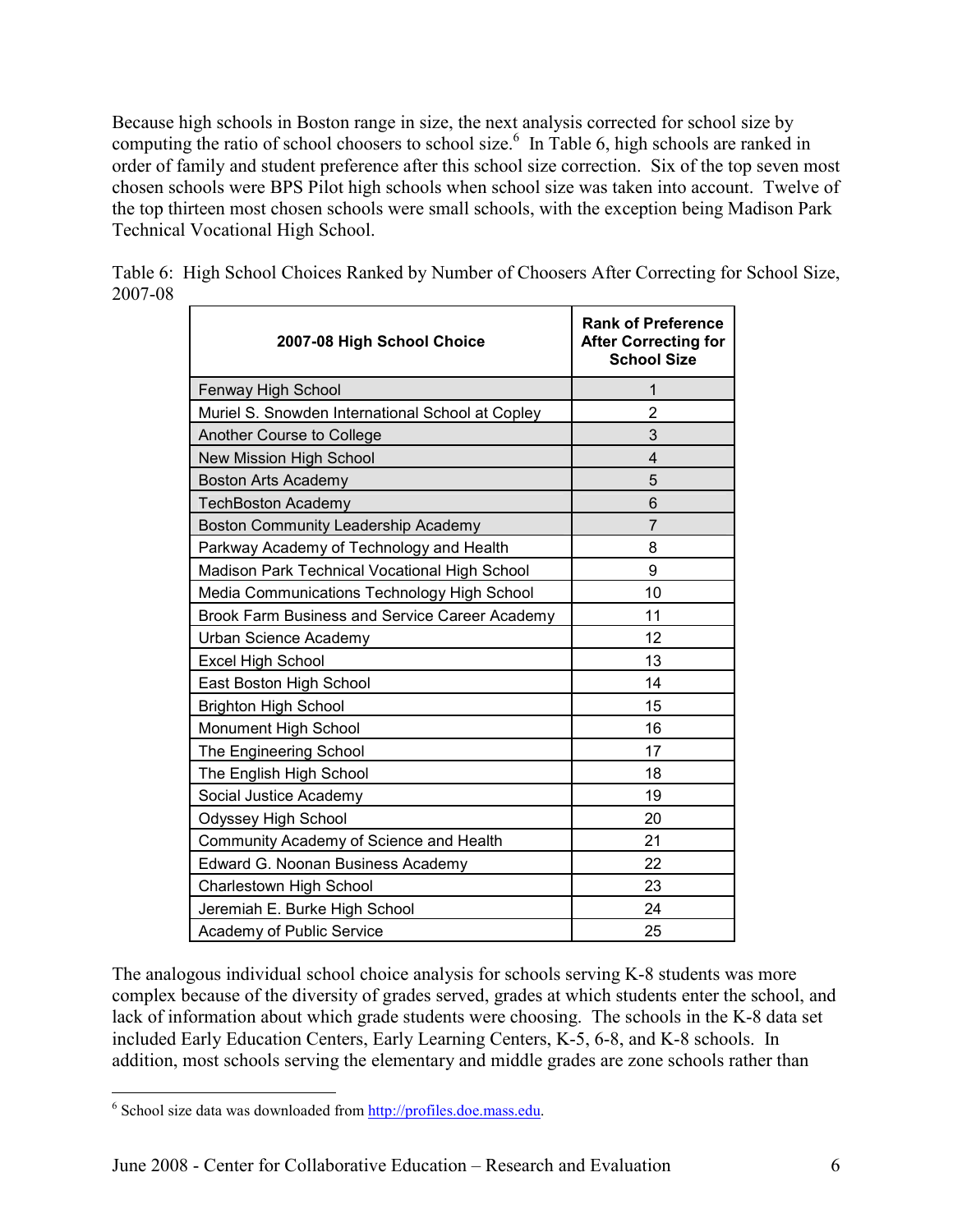citywide schools, which means that they serve one of three distinct populations of students within the city of Boston. Given the complexity of the data and lack of corresponding SIMS data, first round, first choice data for students entering grades K2, 1, and 6 are not shown in this report.<sup>7</sup>

In summary, the analyses by high school type and by individual school provide evidence that BPS Pilot high schools are more frequently chosen than many other BPS schools. At the high school level, after accounting for school size, all but one of the most frequently chosen schools are BPS Pilot schools.

#### Question 2: How does whether one receives one's first choice correlate with enrollment in the district?

As shown in the previous section, given the distribution of first choice preferences, many families and students do not receive their first choice school. At each major transition grade, a comparison of students who did and did not receive their first choice schools revealed differences in the eventual enrollment in the district by school type.

The percentages of choosers who did not enroll in a BPS or BPS Pilot school are shown in Tables 8 and 9 for school year 2005-06. In grades K2 and 1, 7% of students who received their first choice BPS Pilot school "did not report" to a district school compared to 9% of students who received their first choice BPS school. However, students who did not receive their first choice BPS Pilot school "did not report" at 36%, compared with 16% for BPS choosers. BPS Pilot choosers who did not receive their first choice school left the district at more than twice the rate of BPS choosers who did not receive their first choice school.

Table 8: Proportion of Kindergarten and First Grade Choosers Who Subsequently Did Not Attend a District School, by School Type (in Percent), 2005-06

| K <sub>2</sub> and 1 in 2005-06 | Did not receive first choice | <b>Received first choice</b> |
|---------------------------------|------------------------------|------------------------------|
| <b>BPS</b>                      | าห                           |                              |
| <b>BPS Pilot</b>                | 36                           |                              |

At grade 6, the difference in enrollment between those who did and did not receive their first choice was somewhat less than at grades K2 and 1. Students who chose BPS Pilot schools but did not receive their first choice left the district at 24%, compared with 14% of students who chose BPS schools but did not receive their first choice.

Table 9: Proportion of Grade 6 Choosers Who Subsequently Did Not Attend a District School by School Type (in Percent), 2005-06

| Grade 6 in 2005-06 | Did not receive first choice | <b>Received first choice</b> |
|--------------------|------------------------------|------------------------------|
| <b>BPS</b>         |                              |                              |
| <b>BPS Pilot</b>   |                              |                              |

<sup>&</sup>lt;sup>7</sup> Boston Public Schools publishes its own school choice analysis for these grades at <sup>7</sup> http://boston.k12.ma.us/register/documents.asp.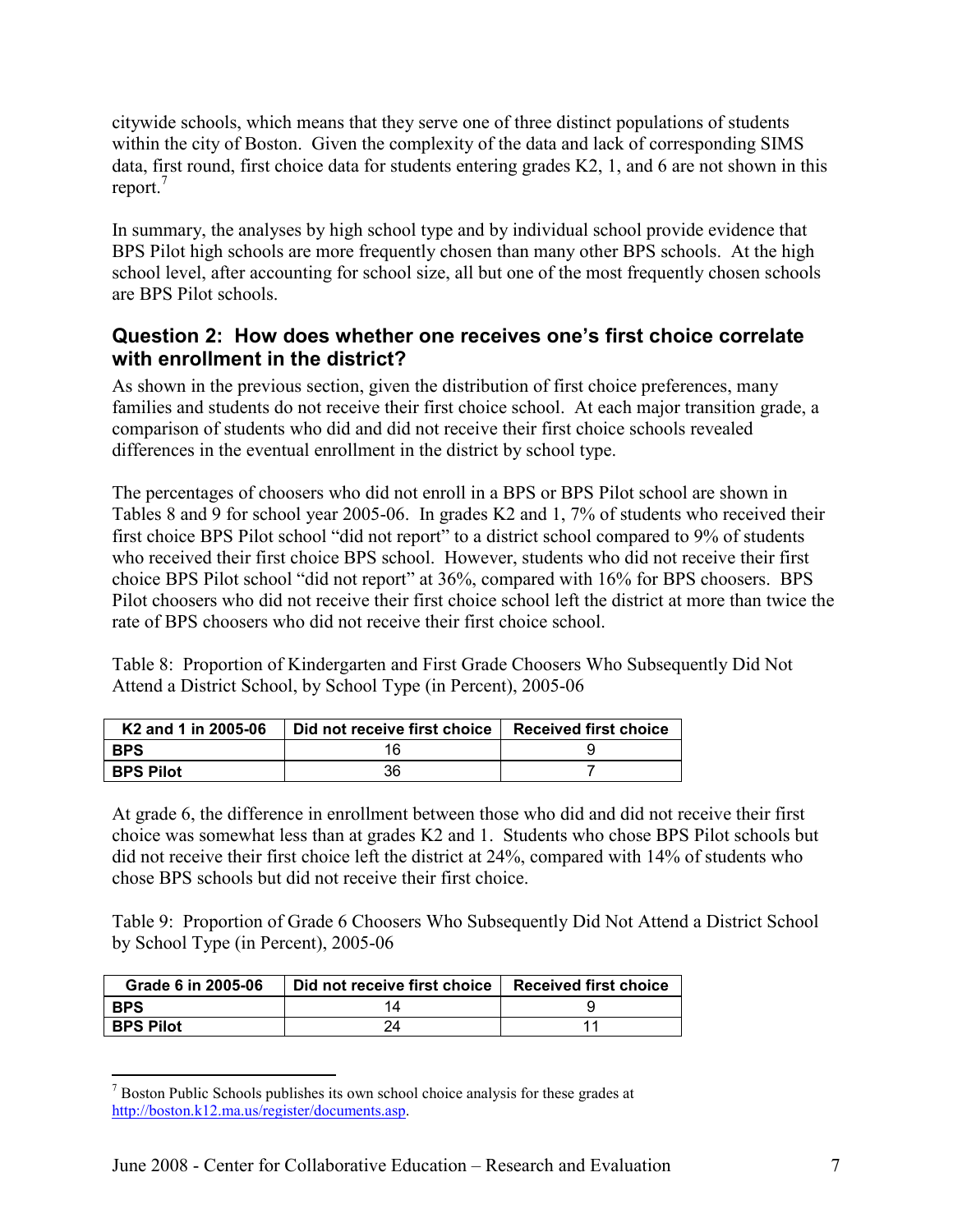The same analysis was not conducted for Grade 9 choosers because in 2005-06, the last year for which we have corresponding eventual enrollment data, most Pilot high schools had a separate application process from the district student assignment policy and were not listed as choices on the registration form. The only Pilot high schools included in the regular choice process that year were TechBoston Academy and Another Course to College.

To summarize the analyses for question 2, families who did not receive their first choice schools left the district at greater rates than those who received their first choice schools. When analyzed by school type, more than one third of families who chose BPS Pilot schools for grades K2 or 1 and almost one quarter of families who chose BPS Pilot schools for grade 6 left the district if they did not receive their first choice. Families who chose other BPS schools left the district as well, but at far lower rates.

#### Question 3: Do students selecting BPS Pilot schools differ demographically from students selecting other BPS schools?

To obtain a profile of students entering  $6<sup>th</sup>$  grade in 2005-06 (the last year for which we have SIMS data to match choice data), the 2004-05 demographics of all first round, first choice choosers were analyzed by school type. The data from 2004-05 was used because some relevant indicators may change from one school year to the next, including enrollment in a BPS Pilot school, special education classification, English language learner program status, and out of school suspensions. This analysis showed that students who enter the choice process for BPS or BPS Pilot schools at grade 6 are comparable across a range of indicators (Table 10). $8$ 

There were no large differences by eligibility for free/reduced-price lunch, gender, special education status, ELL program status, or suspension rates by choice of school type. The proportions of racial/ethnic groups were similar in the two school types, with the exception of Latino students, where there is an 8 percentage point difference. The greatest difference between the choosers of each school type was that BPS Pilot choosers were more likely to have attended a BPS Pilot school in grade 5.

<sup>&</sup>lt;u>.</u> <sup>8</sup> For this analysis, students had to be enrolled in the district in the previous year. Therefore, the analogous analysis for grades K2 and 1 choosers is not included. Grade 9 choosers were not analyzed because only two Pilot high schools were included on the school selection form that year.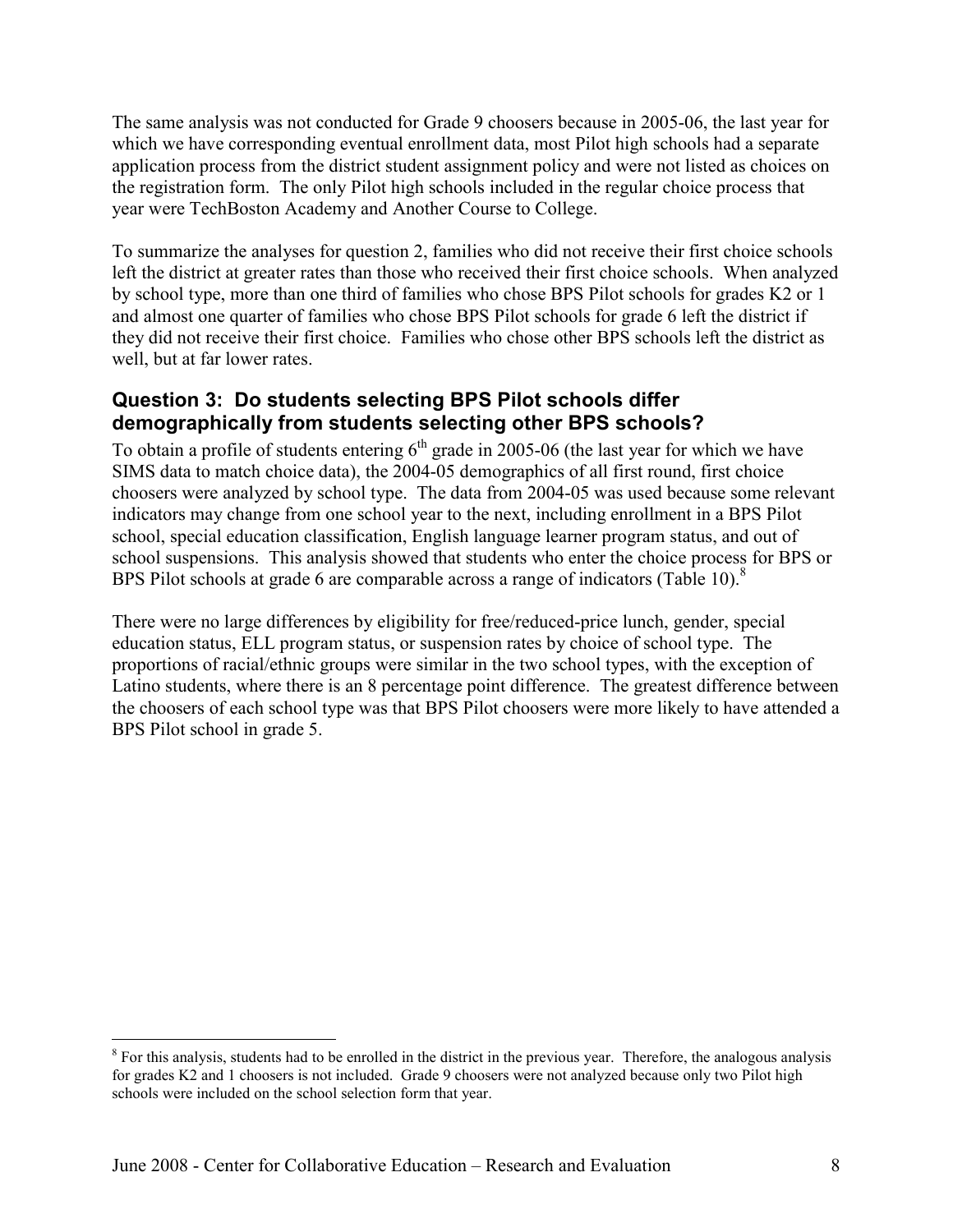|                                       | <b>BPS</b> | <b>BPS Pilot</b> |
|---------------------------------------|------------|------------------|
| Eligible for Free/Reduced-Price Lunch | 85         | 81               |
| Female                                | 50         | 56               |
| Asian                                 | 9          | 13               |
| <b>Black</b>                          | 44         | 46               |
| White                                 | 13         | 14               |
| Latino/a                              | 34         | 26               |
| <b>Pilot Student</b>                  | 1          | 12               |
| Not in Special Education              | 82         | 83               |
| Not in ELL program                    | 95         | 97               |
| Suspended                             | 6          | 5                |

 Table 10: Proportions of Grade 6 Choosers in Each Subgroup by School Type (in Percent), 2005-06

# Summary of Findings and Discussion

The Boston Public School district has experienced declining enrollment since 2000, with the loss of about 6400 students in that period. Over the same time period, about a quarter of Boston school-aged residents have annually chosen other options, such as private, parochial, charter, and METCO schools.<sup>9</sup> For the more than 4,000 students who attended charter schools in 2007-08, BPS lost more than \$42 million (approximately \$8759/charter school student when tuition and reimbursements were taken into account).<sup>10</sup>

In contrast, Boston Pilot schools experienced tremendous growth from 1997-2004. In that time, the number of BPS Pilot schools quadrupled, and BPS Pilot school enrollment increased sevenfold. It is likely that the growth in the number and enrollment of the BPS Pilot schools prevented a steeper enrollment decline in the district's schools. In addition to being highly selected, Pilot schools have demonstrated success with their students at all grade levels, outperforming other BPS district schools across a range of indicators such as attendance, suspensions, retentions, mobility, MCAS, and graduation rates (Tung, Ouimette, & Rugen, 2006; Tung & Ouimette, 2007). Despite the impressive aggregate performance of BPS Pilot schools, only one new BPS Pilot school has been approved in the last four years. And that was after a two year delay.

The findings in this report show that the rate of demand for BPS Pilot schools exceeds the supply of BPS Pilot school seats by more than two-fold. These schools are some of the most highly chosen schools in the district, with the number of choices exceeding the schools' capacities at all grade levels. When BPS Pilot school choosers do not receive their first choice, they leave the district at far higher rates than other BPS school choosers. In summary, key results of the analysis are that:

P<br>
<sup>9</sup> Data can be found at <u>http://www.bostonpublicschools.org/bps/bpsglance.asp</u> and http://www.bostonindicators.org/indicatorsproject/education/indicator.aspx?id=3402.

<sup>&</sup>lt;sup>10</sup> Personal communication, J. McDonough, BPS Chief Financial Officer, June 11, 2008.